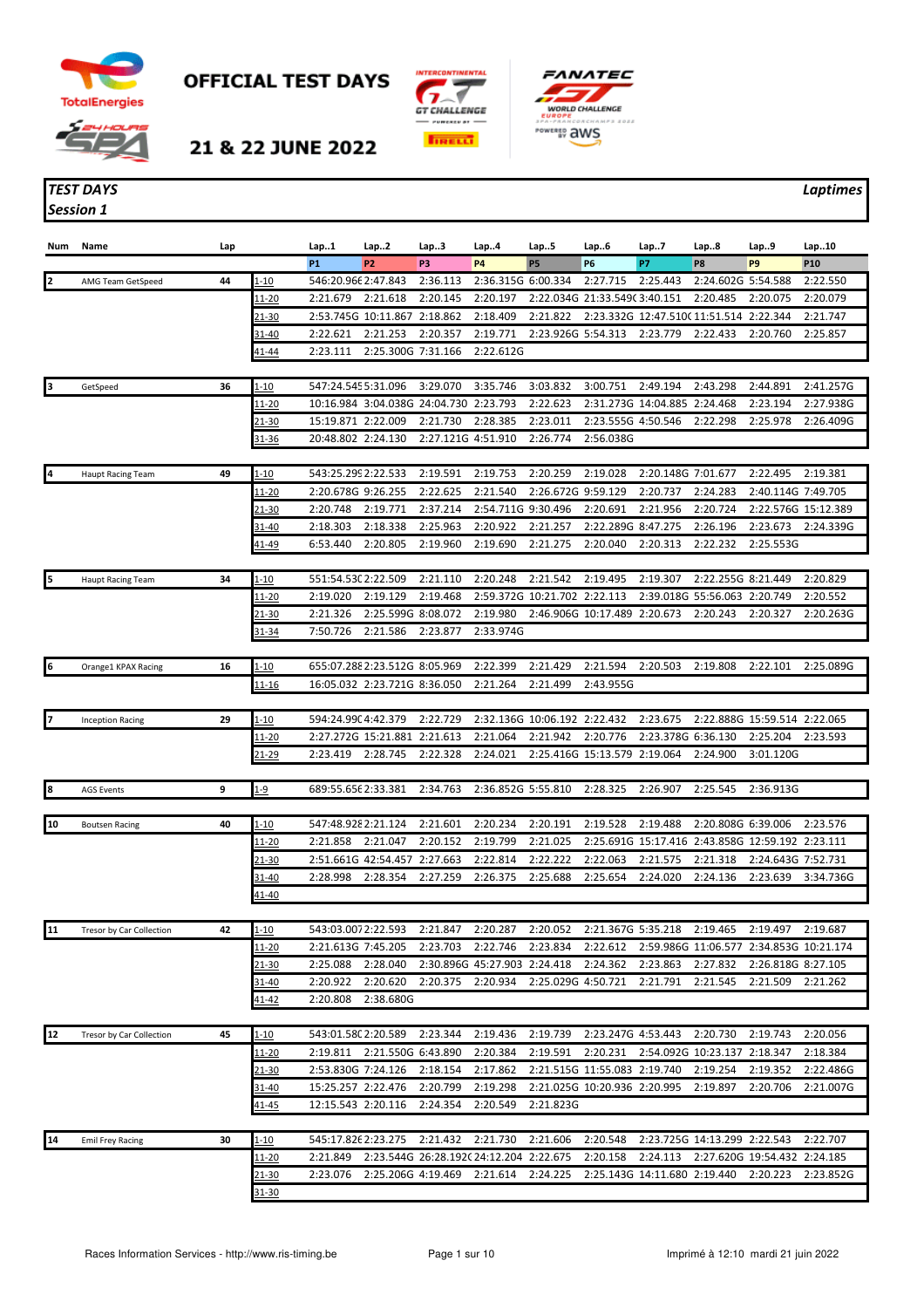| 19 | <b>Emil Frey Racing</b>       | 14 | 1-10                      | 657:00.8872:21.080              |                                        | 2:20.714             | 2:23.816 2:21.365 2:20.685                       |                    |                                                                                          | 2:20.381 2:20.290                      |                              | 2:22.770G 31:52.449          |                       |
|----|-------------------------------|----|---------------------------|---------------------------------|----------------------------------------|----------------------|--------------------------------------------------|--------------------|------------------------------------------------------------------------------------------|----------------------------------------|------------------------------|------------------------------|-----------------------|
|    |                               |    | 11-14                     | 2:22.097                        | 2:22.356                               | 2:22.448             | 2:28.534G                                        |                    |                                                                                          |                                        |                              |                              |                       |
|    |                               |    |                           |                                 |                                        |                      |                                                  |                    |                                                                                          |                                        |                              |                              |                       |
| 20 | SPS automotive performance    | 35 | $1 - 10$                  | 547:17.269 2:25.883             |                                        | 2:21.697             | 2:23.318                                         |                    | 2:24.926G 23:55.556 2:22.092                                                             |                                        | 2:21.916                     | 2:30.328G 11:16.409          |                       |
|    |                               |    |                           |                                 |                                        |                      |                                                  |                    |                                                                                          |                                        |                              |                              |                       |
|    |                               |    | <u> 11-20</u>             | 2:18.706                        | 2:28.693G 15:41.361                    |                      | 2:53.965G 10:13.991 2:26.917                     |                    |                                                                                          | 2:26.622                               | 2:24.545                     | 2:29.081G 25:08.421          |                       |
|    |                               |    | $21 - 30$                 | 2:27.783                        | 2:32.259G 9:14.835                     |                      | 2:21.291                                         | 2:20.133           | 2:19.639                                                                                 | 2:22.583G 5:03.003                     |                              | 2:26.231                     | 2:25.050              |
|    |                               |    | <u>31-35</u>              | 2:25.267                        | 2:24.647                               | 2:27.496             | 2:24.519                                         | 2:30.789G          |                                                                                          |                                        |                              |                              |                       |
|    |                               |    |                           |                                 |                                        |                      |                                                  |                    |                                                                                          |                                        |                              |                              |                       |
| 21 | AF Corse                      | 33 | 1-10                      | 563:06.9042:40.127              |                                        | 2:36.040             | 2:29.238G 6:11.470                               |                    | 2:27.725                                                                                 |                                        | 2:26.245G 18:40.987 2:31.132 |                              | 2:48.581G             |
|    |                               |    | 11-20                     | 7:05.999                        | 2:26.164                               |                      | 2:25.700G 19:29.561 2:27.749                     |                    | 2:25.684                                                                                 |                                        | 2:28.900G 13:15.043 2:22.962 |                              | 2:29.921G             |
|    |                               |    | 21-30                     | 18:53.097                       | 2:20.613                               | 2:20.580             | 2:23.779G 5:26.673                               |                    | 2:24.999G 6:21.656                                                                       |                                        | 2:22.798                     | 2:20.951                     | 2:21.089              |
|    |                               |    | 31-33                     | 2:20.766                        | 2:20.817                               | 2:29.360G            |                                                  |                    |                                                                                          |                                        |                              |                              |                       |
|    |                               |    |                           |                                 |                                        |                      |                                                  |                    |                                                                                          |                                        |                              |                              |                       |
|    |                               |    |                           |                                 |                                        |                      |                                                  |                    |                                                                                          |                                        |                              |                              |                       |
| 22 | <b>Allied Racing</b>          | 39 | $1 - 10$                  |                                 | 560:11.7612:27.157G 19:08.734 2:22.789 |                      |                                                  | 2:22.813           |                                                                                          | 2:59.860G 9:53.403G 13:05.859 2:19.022 |                              |                              | 2:21.182              |
|    |                               |    | <u> 11-20</u>             | 2:19.208                        | 2:47.110G 11:42.534 2:24.754           |                      |                                                  | 2:22.828           | 2:24.559                                                                                 |                                        | 2:31.216G 11:42.796 2:30.581 |                              | 2:27.044              |
|    |                               |    | <u>21-30</u>              | 2:28.848                        | 2:26.917                               | 2:29.060             | 2:26.424                                         | 2:30.310G 5:55.759 |                                                                                          | 2:24.341                               | 2:23.103                     | 2:23.297                     | 2:22.923              |
|    |                               |    | 31-39                     | 2:23.183                        | 2:30.038G 6:54.116                     |                      | 2:21.270                                         | 2:23.666           | 2:22.057                                                                                 | 2:26.021                               | 2:25.030                     | 2:29.412G                    |                       |
|    |                               |    |                           |                                 |                                        |                      |                                                  |                    |                                                                                          |                                        |                              |                              |                       |
| 23 | Heart of Racing with TF Sport | 27 | $1 - 10$                  | 559:22.7225:46.895              |                                        | 2:20.309             | 2:19.666                                         | 2:19.233           | 2:21.464G 8:48.602                                                                       |                                        | 2:19.757                     | 2:28.024G 11:45.870          |                       |
|    |                               |    | 11-20                     | 2:25.932                        | 2:50.199G 7:05.542                     |                      | 2:20.424                                         | 2:19.987           |                                                                                          | 2:24.981G 23:26.438 2:22.194           |                              | 2:45.666G 8:54.310           |                       |
|    |                               |    | 21-27                     | 2:20.540                        | 2:26.812                               | 2:23.142             | 2:20.189                                         | 2:20.300           | 2:24.977                                                                                 | 2:25.133G                              |                              |                              |                       |
|    |                               |    |                           |                                 |                                        |                      |                                                  |                    |                                                                                          |                                        |                              |                              |                       |
|    |                               |    |                           |                                 |                                        |                      |                                                  |                    |                                                                                          |                                        |                              |                              |                       |
| 24 | Herberth Motorsport           | 38 | 1-10                      | 545:47.5874:46.893              |                                        | 2:24.864             | 2:21.477                                         | 2:20.619           | 2:19.365                                                                                 |                                        | 2:20.885G 16:51.242 2:25.086 |                              | 2:25.684              |
|    |                               |    | 11-20                     | 2:33.230                        |                                        |                      |                                                  |                    | 2:59.099G 13:13.054 2:42.066G 3:56.637G 4:08.480G 26:51.551 2:29.985G 17:49.278 2:19.743 |                                        |                              |                              |                       |
|    |                               |    | 21-30                     | 2:19.129                        | 2:23.085G 5:08.667                     |                      | 2:20.683                                         | 2:22.518           | 2:20.383                                                                                 | 2:23.227                               | 2:21.283G 5:18.383           |                              | 2:34.006              |
|    |                               |    | 31-38                     | 2:32.180                        | 2:30.162                               | 2:31.366G 5:22.286   |                                                  | 2:21.821           | 2:20.089                                                                                 | 2:20.555                               | 2:59.215G                    |                              |                       |
|    |                               |    |                           |                                 |                                        |                      |                                                  |                    |                                                                                          |                                        |                              |                              |                       |
| 25 | Sainteloc Junior Team         | 43 | <u>1-10</u>               | 557:31.6822:20.282              |                                        | 2:19.233             | 2:18.306                                         | 2:20.744G 6:49.748 |                                                                                          | 2:19.415                               | 2:21.251                     | 2:21.599G 5:36.885           |                       |
|    |                               |    | <u> 11-20</u>             |                                 | 2:55.068G 11:18.902 2:20.598           |                      | 2:39.547G 6:26.574                               |                    | 2:20.779                                                                                 | 2:20.447                               | 2:33.576                     | 2:30.219G 11:10.029          |                       |
|    |                               |    |                           |                                 |                                        |                      |                                                  |                    |                                                                                          |                                        |                              |                              |                       |
|    |                               |    | <u>21-30</u>              | 2:20.690                        | 2:19.938                               | 2:20.151             | 2:21.597                                         |                    | 2:22.165G 11:11.693                                                                      | 2:19.841                               | 2:20.030                     | 2:21.825G 4:26.203           |                       |
|    |                               |    | 31-40                     | 2:21.824                        | 2:22.614G 9:19.086                     |                      | 2:24.084                                         | 2:22.180           | 2:22.401                                                                                 | 2:23.727G 4:49.680                     |                              | 2:21.163                     | 2:22.199              |
|    |                               |    | 41-43                     | 2:21.388                        | 2:21.382                               | 2:22.734G            |                                                  |                    |                                                                                          |                                        |                              |                              |                       |
|    |                               |    |                           |                                 |                                        |                      |                                                  |                    |                                                                                          |                                        |                              |                              |                       |
| 26 | Sainteloc Junior Team         | 51 | 1-10                      | 543:12.9932:23.330              |                                        | 2:22.066             | 2:21.630                                         | 2:20.862           | 2:20.147                                                                                 | 2:19.941                               | 2:24.332G 6:42.902           |                              | 2:21.058              |
|    |                               |    | 11-20                     | 2:23.983                        | 2:22.064                               | 2:23.929G 9:10.942   |                                                  | 2:22.829           | 3:06.800G 9:09.667                                                                       |                                        | 2:22.787                     | 2:55.349G 6:42.708           |                       |
|    |                               |    | 21-30                     | 2:21.487                        | 2:21.488                               | 2:22.873             | 2:24.004G 11:31.892 2:23.793                     |                    |                                                                                          | 2:23.314                               | 2:22.967                     | 2:25.753G 17:12.963          |                       |
|    |                               |    | 31-40                     | 2:23.504                        | 2:21.368                               | 2:21.350             | 2:21.290                                         | 2:21.319           | 2:21.351                                                                                 | 2:21.343                               | 2:21.162                     | 2:23.291G 5:39.728           |                       |
|    |                               |    | <u>41-50</u>              | 2:23.014                        | 2:21.999                               | 2:21.973             | 2:21.241                                         | 2:21.590           | 2:20.637                                                                                 | 2:26.725G 7:11.795                     |                              |                              | 2:22.429              |
|    |                               |    |                           |                                 |                                        |                      |                                                  |                    |                                                                                          |                                        |                              |                              |                       |
|    |                               |    |                           |                                 |                                        |                      |                                                  |                    |                                                                                          |                                        |                              | 2:23.725                     |                       |
|    |                               |    | $51 - 51$                 | 2:31.454G                       |                                        |                      |                                                  |                    |                                                                                          |                                        |                              |                              |                       |
|    |                               |    |                           |                                 |                                        |                      |                                                  |                    |                                                                                          |                                        |                              |                              |                       |
| 27 | Leipert Motorsport            | 33 | <u> 1-10</u>              | 559:07.2384:18.659              |                                        | 2:24.112 2:23.032    |                                                  | 2:22.202           | 2:23.674G 4:55.735                                                                       |                                        | 2:19.382                     | 2:19.741                     | 2:19.761              |
|    |                               |    | <u> 11-20</u>             |                                 |                                        |                      | 2:26.504G 14:03.769 2:36.522G 12:40.358 2:21.453 |                    |                                                                                          | 2:31.904G 11:12.375 2:21.709           |                              | 2:19.773                     | 2:20.685G             |
|    |                               |    | 21-30                     | 16:42.277 2:28.534              |                                        |                      | 2:30.282 2:32.959G 6:47.568                      |                    | 2:28.061                                                                                 | 2:26.092                               | 2:31.060G 7:19.899           |                              | 2:30.254              |
|    |                               |    | 31-33                     | 2:28.299G 7:27.407              |                                        | 2:47.826G            |                                                  |                    |                                                                                          |                                        |                              |                              |                       |
|    |                               |    |                           |                                 |                                        |                      |                                                  |                    |                                                                                          |                                        |                              |                              |                       |
| 30 |                               | 41 |                           | 544:55.929 2:25.680             |                                        | 2:22.627             | 2:21.230                                         | 2:19.827           | 2:25.985G 9:28.644                                                                       |                                        | 2:26.247                     | 2:24.165                     | 2:22.129              |
|    | Team WRT                      |    | 1-10                      |                                 |                                        |                      |                                                  |                    |                                                                                          |                                        |                              |                              |                       |
|    |                               |    | 11-20                     | 2:21.268                        | 2:30.443G 21:40.412 2:20.810           |                      |                                                  | 2:48.349G 9:03.207 |                                                                                          | 2:20.790                               | 2:21.780                     | 2:33.346G 12:19.956          |                       |
|    |                               |    | 21-30                     | 2:21.817                        | 2:21.226                               | 2:23.323             | 2:23.442G 13:03.755 2:20.794                     |                    |                                                                                          | 2:19.958                               | 2:21.716                     | 2:22.924                     | 2:21.716G             |
|    |                               |    | $31 - 40$                 | 10:40.826 2:21.055              |                                        | 2:21.261             | 2:20.324                                         | 2:20.528           |                                                                                          | 6:11.819G 12:50.407 2:20.270           |                              | 2:19.638                     | 2:20.569              |
|    |                               |    | <u>41-41</u>              | 2:44.385G                       |                                        |                      |                                                  |                    |                                                                                          |                                        |                              |                              |                       |
|    |                               |    |                           |                                 |                                        |                      |                                                  |                    |                                                                                          |                                        |                              |                              |                       |
| 31 | Team WRT                      | 45 | <u>1-10</u>               | 543:56.056 2:32.316             |                                        | 2:26.891             | 2:22.464                                         | 2:34.003G 8:24.391 |                                                                                          | 2:21.854                               |                              | 2:26.239G 12:25.630 2:20.333 |                       |
|    |                               |    | 11-20                     | 2:23.054                        | 2:25.431G 14:23.113 2:27.718           |                      |                                                  | 3:04.957G 6:09.103 |                                                                                          | 2:22.129                               | 2:23.233                     | 2:21.851                     | 2:55.165G             |
|    |                               |    | 21-30                     | 11:09.466 2:22.640              |                                        | 2:22.179             | 2:24.915                                         |                    | 2:27.924G 12:29.988 2:22.838                                                             |                                        | 2:22.434                     | 2:22.733G 4:38.278           |                       |
|    |                               |    |                           |                                 |                                        |                      |                                                  |                    |                                                                                          |                                        |                              |                              |                       |
|    |                               |    | 31-40                     | 2:22.769                        | 2:24.117G 12:54.205 2:20.690           |                      |                                                  | 2:20.079           | 2:23.118                                                                                 | 2:20.665                               | 2:20.165                     | 2:20.359                     | 2:23.036G             |
|    |                               |    | 41-45                     | 4:58.434                        | 2:21.473                               | 2:21.817             | 2:21.211                                         | 2:45.422G          |                                                                                          |                                        |                              |                              |                       |
|    |                               |    |                           |                                 |                                        |                      |                                                  |                    |                                                                                          |                                        |                              |                              |                       |
| 32 | Team WRT                      | 48 | 1-10                      | 544:12.988 2:19.920             |                                        | 2:18.211             | 2:18.244                                         | 2:20.656G 9:43.524 |                                                                                          | 2:19.623                               | 2:18.139                     | 2:18.896                     | 2:18.379              |
|    |                               |    | 11-20                     | 2:18.674                        | 2:22.156G 16:59.343C 3:17.339          |                      |                                                  | 2:18.803           | 2:18.544                                                                                 |                                        | 2:41.831G 13:06.932 2:17.461 |                              | 2:43.190G             |
|    |                               |    | <u>21-30</u>              | 15:42.014 2:20.775              |                                        |                      | 2:20.101G 14:29.193 2:18.506                     |                    | 2:18.253                                                                                 | 2:18.873                               | 2:20.863                     | 2:21.156                     | 2:19.258              |
|    |                               |    | 31-40                     | 2:18.774                        | 2:18.809                               | 2:19.169             | 2:19.185                                         | 2:19.082           | 2:19.751                                                                                 | 2:20.511                               | 2:20.296                     | 2:20.832                     | 2:21.166              |
|    |                               |    | 41-48                     | 2:19.581                        | 2:20.322                               | 2:21.073             | 2:25.496                                         | 2:20.265           | 2:20.039                                                                                 | 2:19.320                               | 2:27.845G                    |                              |                       |
|    |                               |    |                           |                                 |                                        |                      |                                                  |                    |                                                                                          |                                        |                              |                              |                       |
|    |                               |    |                           |                                 |                                        |                      |                                                  |                    |                                                                                          |                                        |                              |                              |                       |
| 33 | Team WRT                      | 38 | $1 - 10$<br><u> 11-20</u> | 543:10.498 2:22.314<br>2:19.568 | 2:20.036                               | 2:19.539<br>2:20.040 | 2:19.324                                         | 2:19.696           | 2:18.676<br>2:21.014G 22:39.883 2:46.902G 9:00.178                                       | 2:20.309G 8:32.395                     | 2:23.927                     | 2:20.413<br>2:25.331         | 2:20.279<br>2:37.479G |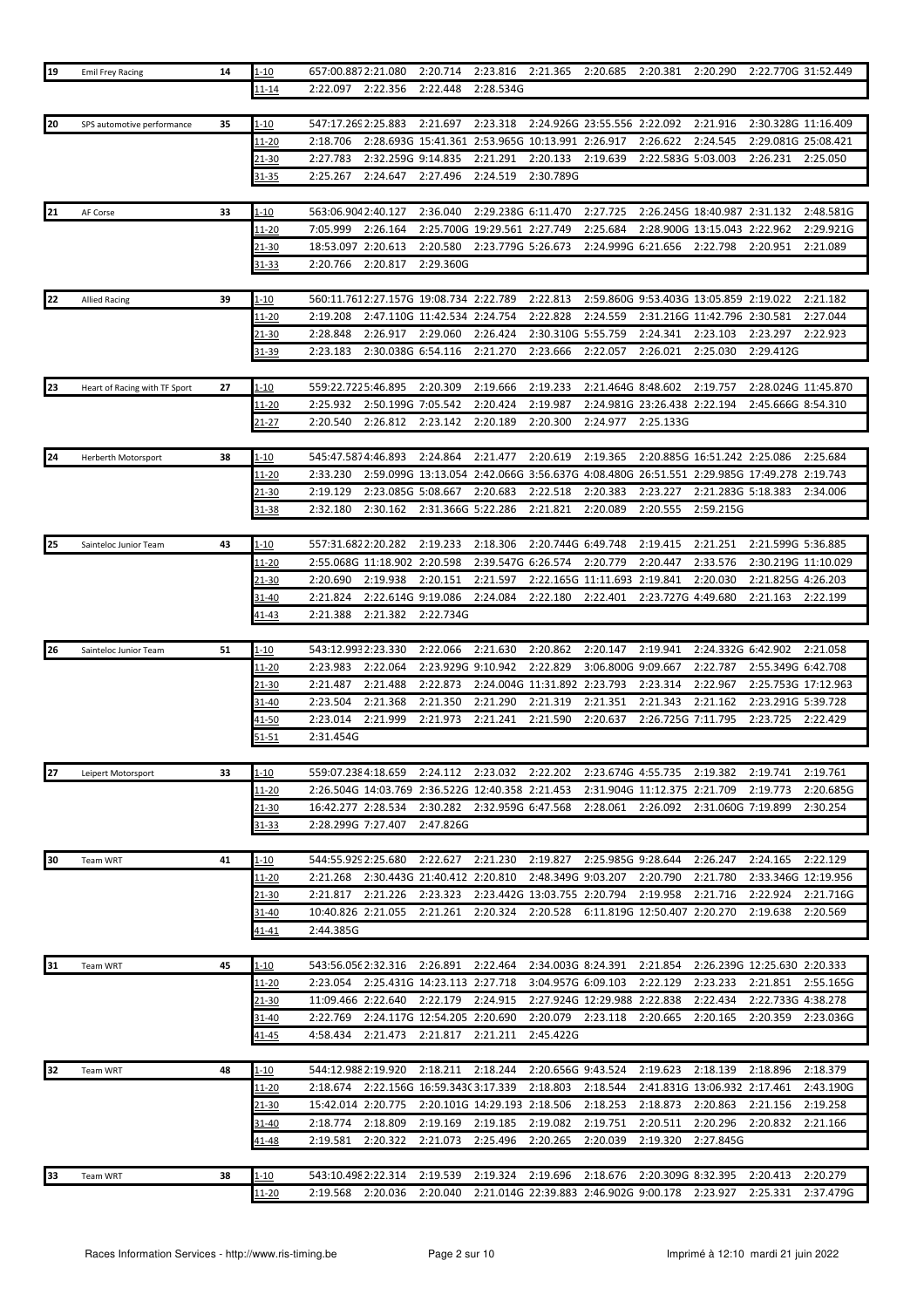| $21 - 30$ |  |  | 12:32.903 2:23.038 2:23.489 2:22.894 2:27.038 2:32.704G 11:19.434 2:23.414 2:23.630 2:23.263 |  |  |  |
|-----------|--|--|----------------------------------------------------------------------------------------------|--|--|--|
| 31-38     |  |  | 2:23.238  2:23.204  2:25.057G  5:45.743  2:25.972G  18:32.938  2:22.435  2:27.601G           |  |  |  |

| 34 | <b>Walkenhorst Motorsport</b> | 0  | $1 - 0$        |                                                                                                                                                                      |                                               |
|----|-------------------------------|----|----------------|----------------------------------------------------------------------------------------------------------------------------------------------------------------------|-----------------------------------------------|
| 35 | Walkenhorst Motorsport        | 0  | $1 - 0$        |                                                                                                                                                                      |                                               |
| 38 |                               | 35 | $1 - 10$       | 543:53.4578:09.701<br>2:21.617<br>2:20.870<br>2:27.139<br>2:26.064<br>2:19.942<br>2:19.856                                                                           | 2:22.716G 18:27.699                           |
|    | Jota                          |    | 11-20          | 3:05.970G 8:21.864<br>2:25.624<br>3:05.413G 10:11.001 2:36.634G 15:10.342 2:21.151<br>2:21.104                                                                       | 2:20.895                                      |
|    |                               |    | 21-30          | 2:20.262<br>2:25.539G 13:26.324 2:19.947<br>2:19.773<br>2:19.644<br>2:20.050                                                                                         | 2:23.276G 7:13.640<br>2:22.199                |
|    |                               |    | 31-35          | 2:21.796G<br>2:20.490<br>2:21.722G 23:07.816 2:21.211                                                                                                                |                                               |
|    |                               |    |                | 2:22.391                                                                                                                                                             |                                               |
| 39 | <b>EBM Giga Racing</b>        | 35 | 1-10           | 558:26.7632:33.367<br>2:28.509<br>2:24.105<br>5:02.254G 41:23.230 2:18.715<br>11:32.619 2:25.447<br>2:27.969<br>2:29.017G 14:28.037 2:25.783<br>2:24.493<br>2:32.730 | 2:18.645<br>2:51.980G<br>2:25.011<br>2:25.190 |
|    |                               |    | 11-20<br>21-30 | 2:27.975G 6:32.589<br>3:47.845<br>2:27.820<br>2:29.508<br>2:30.502<br>2:26.517<br>2:26.506                                                                           | 2:32.871G<br>2:26.409                         |
|    |                               |    | $31 - 35$      | 6:14.175<br>2:26.230<br>2:21.816<br>2:20.940<br>2:29.375G                                                                                                            |                                               |
|    |                               |    |                |                                                                                                                                                                      |                                               |
| 46 | <b>Team WRT</b>               | 45 | <u>1-10</u>    | 544:12.0775:30.135<br>2:19.095<br>2:18.319<br>2:23.030<br>2:18.375<br>2:20.326G 11:47.407 2:19.426<br>2:20.366G 21:42.399 2:34.296G 10:30.518 2:25.200<br>2:22.557   | 2:18.910                                      |
|    |                               |    | $11 - 20$      | 2:42.728G 12:13.145 2:23.108<br>2:28.174<br>2:23.685<br>2:21.614                                                                                                     | 2:23.227                                      |
|    |                               |    | 21-30<br>31-40 | 2:25.242G 19:48.162 2:24.138<br>2:22.860<br>2:23.044<br>2:21.417<br>2:26.052<br>2:21.624<br>2:21.926<br>2:23.410<br>2:23.324<br>2:20.919<br>2:22.633                 | 2:21.076<br>2:21.684<br>2:21.745<br>2:21.572  |
|    |                               |    | 41-45          | 2:22.654G 4:13.342<br>2:19.896<br>2:23.917<br>2:43.889G                                                                                                              |                                               |
|    |                               |    |                |                                                                                                                                                                      |                                               |
| 47 | <b>KCMG</b>                   | 37 | 1-10           | 598:17.629 2:18.627<br>2:23.816<br>2:52.309G 6:36.272<br>2:19.790<br>2:21.542<br>2:19.822                                                                            | 2:47.984G 11:41.603                           |
|    |                               |    | 11-20          | 2:22.174 2:19.897<br>2:19.380<br>2:21.690<br>2:27.286G 11:14.006 2:19.958<br>2:19.491                                                                                | 2:20.108<br>2:20.010                          |
|    |                               |    | 21-30          | 2:21.577G 5:41.798<br>2:19.728<br>2:21.486<br>2:19.171<br>2:18.647<br>2:21.527G 5:39.198                                                                             | 2:20.252<br>2:19.442                          |
|    |                               |    | $31 - 37$      | 2:21.209G 6:34.376<br>2:18.435<br>2:19.586<br>2:18.945<br>2:19.036<br>2:40.781G                                                                                      |                                               |
|    |                               |    |                |                                                                                                                                                                      |                                               |
| 50 | <b>Rowe Racing</b>            | 0  | $1 - 0$        |                                                                                                                                                                      |                                               |
| 51 | Iron Lynx                     | 25 | <u>1-10</u>    | 2:19.238<br>565:56.6325:36.648<br>2:20.709<br>2:20.456<br>2:19.410<br>2:20.611<br>2:22.434                                                                           | 2:29.361G 51:59.120                           |
|    |                               |    | 11-20          | 2:23.713<br>2:22.263G 15:16.469 2:20.127<br>2:21.459<br>2:23.671G 29:47.086 2:18.032                                                                                 | 2:18.021<br>2:17.920                          |
|    |                               |    | 21-25          | 2:23.448G 4:41.579<br>2:23.399<br>2:21.174<br>2:44.374G                                                                                                              |                                               |
|    |                               |    |                |                                                                                                                                                                      |                                               |
| 52 | AF Corse                      | 42 | $1 - 10$       | 559:06.7122:33.657<br>2:33.746G 3:48.303<br>2:27.848<br>2:24.679<br>2:25.407G 5:22.636                                                                               | 2:22.450<br>2:21.387                          |
|    |                               |    | 11-20          | 2:28.115<br>2:29.499G 12:34.404 2:35.675<br>2:50.264G 7:02.839<br>2:25.820                                                                                           | 2:28.443G 13:56.452 2:22.203                  |
|    |                               |    | 21-30          | 2:20.857<br>2:41.884G 15:29.669 2:28.661<br>2:26.014<br>2:24.053<br>2:24.984<br>2:26.421                                                                             | 2:25.824G 4:54.605                            |
|    |                               |    | 31-40          | 2:22.659<br>2:22.629<br>2:21.826<br>2:23.201G 11:01.202 2:23.186<br>2:21.825<br>2:28.360                                                                             | 2:21.285<br>2:20.434                          |
|    |                               |    | 41-42          | 2:24.358G 5:09.724G                                                                                                                                                  |                                               |
| 54 | <b>Dinamic Motorsport</b>     | 22 | $1 - 10$       | 612:38.1122:19.217<br>2:20.711<br>2:19.436<br>2:43.486G 34:22.294 2:23.597<br>2:21.502                                                                               | 2:21.497<br>2:21.336                          |
|    |                               |    | $11 - 20$      | 2:21.980G 14:23.279 2:22.462<br>2:38.735G 12:08.683 2:23.501<br>2:22.157<br>2:24.072                                                                                 | 2:21.330<br>2:22.496G                         |
|    |                               |    | $21 - 22$      | 4:04.262 2:38.800G                                                                                                                                                   |                                               |
|    |                               |    |                |                                                                                                                                                                      |                                               |
| 55 | AMG Team GruppeM Racing       | 25 | 1-10           | 2:18.506<br>2:17.947<br>2:22.242G 13:28.622 2:20.539<br>572:32.63736:47.46303:27.241                                                                                 | 2:20.554<br>2:19.618                          |
|    |                               |    | 11-20          | 2:28.939G 19:07.483 2:20.643<br>2:20.052<br>2:20.346<br>2:20.978G 16:13.804 2:20.916                                                                                 | 2:19.629<br>2:18.841                          |
|    |                               |    | 21-25          | 2:19.234<br>2:21.012G 11:13.163 2:20.184<br>3:00.289G                                                                                                                |                                               |
| 56 | Dinamic Motorsport            | 26 | $1 - 10$       | 586:11.8532:52.383G 9:57.757<br>2:34.550G 13:25.814 2:27.301<br>2:20.292                                                                                             | 2:59.020G 34:05.056 2:21.880                  |
|    |                               |    | $11 - 20$      | 2:24.876<br>2:23.578<br>2:26.519G 10:33.066 2:27.511<br>2:25.345<br>2:21.375                                                                                         | 2:26.638G 11:14.692 2:28.507                  |
|    |                               |    | <u>21-26</u>   | 2:26.933<br>2:28.110<br>2:25.983<br>2:29.168G 4:53.940<br>2:40.472G                                                                                                  |                                               |
|    |                               |    |                |                                                                                                                                                                      |                                               |
| 57 | <b>Winward Racing</b>         | 11 | $1 - 10$       | 561:56.6012:20.936<br>2:19.263<br>2:19.079<br>2:22.222G 10:16.842 2:19.749<br>2:21.884                                                                               | 3:11.173G 18:04.753                           |
|    |                               |    | $11 - 11$      | 42.012G                                                                                                                                                              |                                               |
| 63 |                               | 20 | l-10           | 2:20.329<br>615:09.908 2:21.560<br>40:50.328 2:22.832<br>2:19.640<br>2:22.529<br>2:19.743                                                                            | 2:22.217G 15:19.198                           |
|    | <b>Emil Frey Racing</b>       |    |                | 2:23.215<br>2:25.574<br>2:19.059<br>2:22.836G 9:05.239<br>2:21.191<br>2:23.448<br>2:21.599                                                                           | 2:20.224<br>2:43.568G                         |
|    |                               |    | 11-20<br>21-20 |                                                                                                                                                                      |                                               |
|    |                               |    |                |                                                                                                                                                                      |                                               |
| 66 | <b>Attempto Racing</b>        | 44 | 1-10           | 2:28.813<br>548:56.2872:39.505<br>2:39.350<br>2:33.418<br>2:32.456G 10:51.040 2:23.583                                                                               | 2:21.221<br>2:20.526                          |
|    |                               |    | $11 - 20$      | 2:22.455G 15:53.124 2:25.235<br>2:42.299G 10:23.140 2:24.446<br>2:23.644<br>2:20.610                                                                                 | 2:54.736G 10:30.665                           |
|    |                               |    | 21-30          | 2:22.593<br>2:22.914<br>2:22.504<br>2:24.934<br>2:20.700<br>2:39.301G 13:27.311 2:20.819                                                                             | 2:23.220<br>2:21.141                          |
|    |                               |    | 31-40          | 2:21.356<br>2:23.021G 7:35.518<br>2:22.609<br>2:23.599G 8:06.456<br>2:21.227<br>2:25.995                                                                             | 2:20.193<br>2:26.674G                         |
|    |                               |    | 11-44          | 6:37.716<br>2:22.310<br>2:25.886<br>2:37.525G                                                                                                                        |                                               |
|    |                               |    |                |                                                                                                                                                                      |                                               |
| 74 | <b>EMA Motorsport</b>         | 27 | $1 - 10$       | 576:08.8922:22.531<br>2:19.732 2:24.509<br>2:23.034G 15:20.722 2:30.604                                                                                              | 3:06.467G 8:22.605<br>2:22.990                |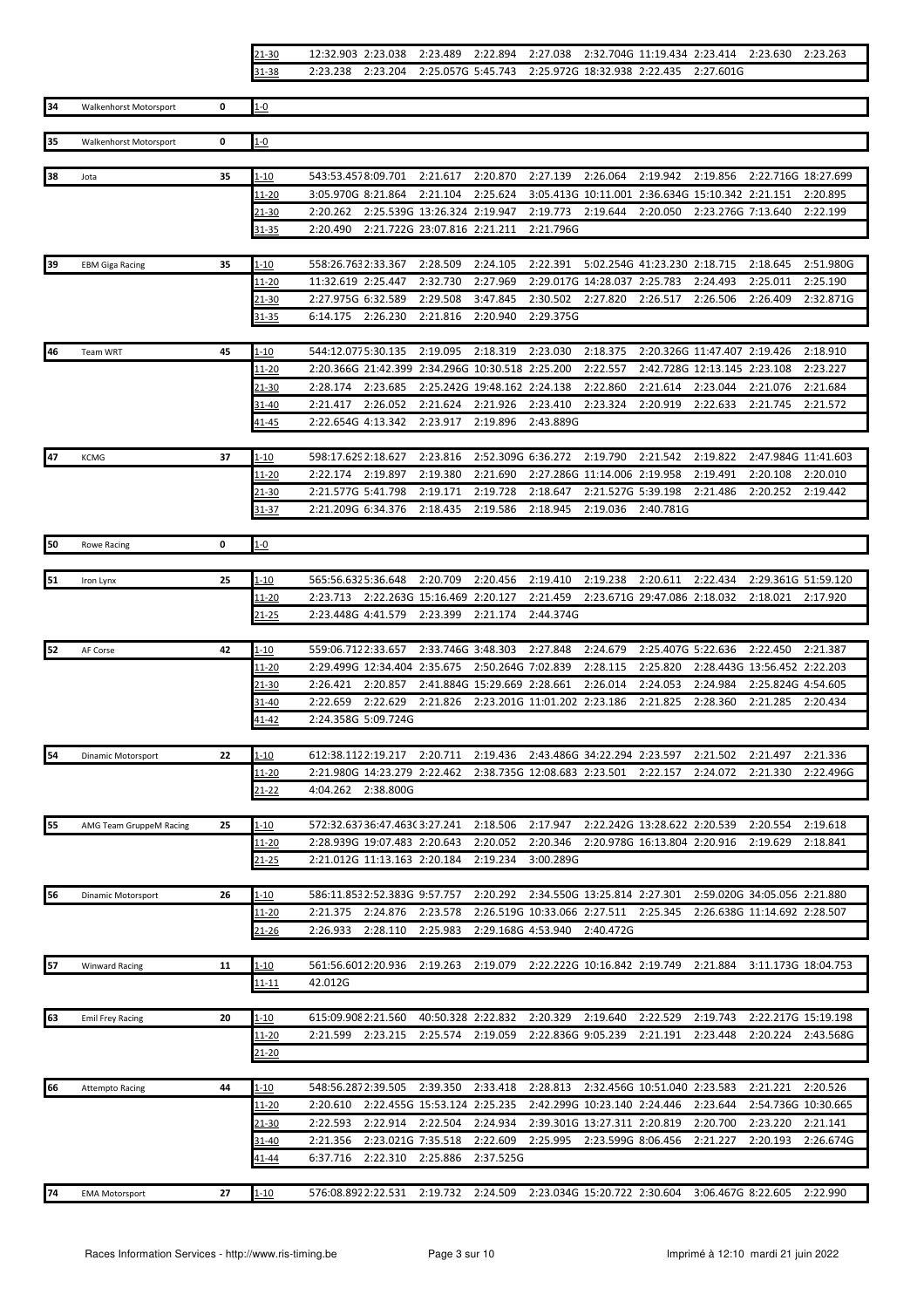|    |                           |    | <u> 11-20</u>          | 2:21.890                      |                                          | 2:52.208G 15:01.910 2:21.209                                 |                                          | 2:22.748                       |                                | 2:22.562G 16:30.456 2:18.906             |                              | 2:19.601                                          | 2:19.454              |
|----|---------------------------|----|------------------------|-------------------------------|------------------------------------------|--------------------------------------------------------------|------------------------------------------|--------------------------------|--------------------------------|------------------------------------------|------------------------------|---------------------------------------------------|-----------------------|
|    |                           |    | 21-27                  |                               | 2:20.407G 25:38.462 2:19.899             |                                                              | 2:18.727                                 |                                | 2:20.949G 11:07.497 2:44.577G  |                                          |                              |                                                   |                       |
|    |                           |    |                        |                               |                                          |                                                              |                                          |                                |                                |                                          |                              |                                                   |                       |
| 75 | SunEnergy1- by SPS        | 43 | 1-10                   | 547:24.6992:23.811            |                                          | 2:22.826                                                     | 2:22.968                                 | 2:22.327                       |                                |                                          |                              | 2:25.069G 18:48.871 2:26.421G 5:34.227G 12:19.895 |                       |
|    |                           |    | <u> 11-20</u><br>21-30 | 2:20.348<br>2:23.103          |                                          | 2:24.551G 10:47.359 2:26.564<br>2:27.369G 13:25.011 2:23.951 |                                          | 2:26.843<br>2:23.901           | 2:22.696                       | 2:28.598G 11:44.443 2:23.311<br>2:29.003 | 2:28.662G 8:15.336           | 2:22.374                                          | 2:23.704<br>2:24.042  |
|    |                           |    | 31-40                  | 2:29.956                      | 2:24.012                                 | 2:23.417                                                     | 2:29.548G 7:01.649                       |                                | 2:25.916                       | 2:33.947                                 | 2:26.467                     | 2:25.039                                          | 2:26.253              |
|    |                           |    | <u>41-43</u>           | 2:24.885                      | 2:25.776                                 | 2:39.841G                                                    |                                          |                                |                                |                                          |                              |                                                   |                       |
|    |                           |    |                        |                               |                                          |                                                              |                                          |                                |                                |                                          |                              |                                                   |                       |
| 77 | <b>Barwell Motorsport</b> | 34 | 1-10                   | 544:21.446 2:27.825           |                                          | 2:25.016                                                     | 2:25.846                                 | 2:27.245                       | 2:24.522                       | 2:25.744                                 |                              | 2:31.786G 40:22.393 2:33.520G                     |                       |
|    |                           |    | 11-20                  | 12:06.269 2:23.735            |                                          |                                                              | 2:23.559G 14:40.936 2:25.887             |                                | 2:25.061                       |                                          | 2:27.287G 23:49.208 2:23.123 |                                                   | 2:22.142              |
|    |                           |    | 21-30                  | 2:20.830                      |                                          | 2:24.140G 11:34.249 2:21.713                                 |                                          | 2:23.087                       | 2:27.053                       | 2:28.627                                 | 2:23.245                     | 2:22.272                                          | 2:28.071G             |
|    |                           |    | 31-34                  | 5:08.481                      | 2:23.403                                 | 2:20.282                                                     | 2:26.963G                                |                                |                                |                                          |                              |                                                   |                       |
|    |                           |    |                        |                               |                                          |                                                              |                                          |                                |                                |                                          |                              |                                                   |                       |
| 83 | <b>Iron Dames</b>         | 41 | 1-10                   |                               | 548:02.424 18:10.196 2:27.761            |                                                              | 2:25.168                                 | 2:22.995                       | 2:22.715                       | 2:23.087                                 |                              | 2:25.149G 20:26.014 2:31.139G                     |                       |
|    |                           |    | 11-20                  | 11:09.351 2:27.564            |                                          | 2:26.258                                                     |                                          | 2:42.747G 13:34.550            | 2:24.472                       | 2:22.998                                 | 2:25.868                     | 2:29.639G 16:39.170                               |                       |
|    |                           |    | $21 - 30$              | 2:29.827                      | 2:25.945                                 | 2:25.293                                                     | 2:25.641                                 | 2:23.973                       | 2:23.090                       | 2:23.228                                 | 2:23.680G 5:04.694           |                                                   | 2:21.886              |
|    |                           |    | 31-40                  | 2:22.298                      | 2:21.681                                 | 2:23.259G 5:13.601                                           |                                          | 2:24.459                       | 2:22.972                       | 2:24.724                                 | 2:22.132                     | 2:23.352                                          | 2:21.845              |
|    |                           |    | <u>41-41</u>           | 2:44.670G                     |                                          |                                                              |                                          |                                |                                |                                          |                              |                                                   |                       |
| 87 | AKKODIS ASP Team          | 43 | 1-10                   | 543:16.3042:22.237            |                                          | 2:20.963                                                     | 2:20.970                                 | 2:22.674G 8:11.785             |                                | 2:20.521                                 | 2:20.193                     | 2:20.412                                          | 2:20.206              |
|    |                           |    | 11-20                  | 2:21.939G 9:53.972            |                                          | 2:19.180                                                     | 2:18.950                                 | 3:07.023G 7:22.409             |                                | 2:23.177                                 | 2:22.031                     | 2:47.442G 6:41.874                                |                       |
|    |                           |    | 21-30                  | 2:20.648                      | 2:22.138                                 | 2:32.125                                                     |                                          | 2:30.691G 12:25.640 2:21.550   |                                | 2:29.943                                 | 2:20.829                     | 2:34.834G 13:40.585                               |                       |
|    |                           |    | 31-40                  | 2:22.630                      | 2:22.710                                 | 2:20.786                                                     | 2:23.053                                 | 2:24.188                       | 2:24.451                       | 2:21.588                                 | 2:22.279                     | 2:23.871G 7:25.525                                |                       |
|    |                           |    | 41-43                  | 2:19.609                      | 2:32.005                                 | 2:28.455G                                                    |                                          |                                |                                |                                          |                              |                                                   |                       |
|    |                           |    |                        |                               |                                          |                                                              |                                          |                                |                                |                                          |                              |                                                   |                       |
| 88 | AMG Team AKKODIS ASP      | 24 | $1 - 10$               | 575:37.815 21:36.994 2:21.190 |                                          |                                                              | 2:19.572                                 | 2:48.414G 7:38.456             |                                | 2:19.245                                 | 2:21.054                     | 2:19.113                                          | 2:53.517G             |
|    |                           |    | <u> 11-20</u>          | 9:27.448                      | 2:20.274                                 | 2:20.186                                                     | 2:19.732                                 | 2:20.007                       |                                | 2:28.661G 15:55.127 2:20.423             |                              | 2:19.909                                          | 2:22.308G             |
|    |                           |    | <u>21-24</u>           | 6:31.724                      | 2:20.656                                 | 2:20.245                                                     | 2:22.756G                                |                                |                                |                                          |                              |                                                   |                       |
|    |                           |    |                        |                               |                                          |                                                              |                                          |                                |                                |                                          |                              |                                                   |                       |
| 90 | Madpanda Motorsport       | 39 | $1 - 10$               | 545:03.67C 2:25.452G 4:52.124 |                                          |                                                              | 2:21.150                                 | 2:22.333                       | 2:20.717                       | 2:20.713                                 | 2:27.362                     |                                                   | 2:26.610G 37:02.128G  |
|    |                           |    | 11-20                  | 10:42.503 2:20.241            |                                          | 2:21.860                                                     |                                          | 2:34.969G 16:02.241 2:21.579   |                                | 2:27.486G 13:49.773                      |                              | 2:19.096                                          | 2:21.714              |
|    |                           |    | 21-30                  | 2:21.173<br>2:19.883          | 2:21.529<br>2:19.940                     | 2:21.410<br>2:23.120G 7:16.682                               | 2:21.847                                 | 2:23.498G 8:11.061<br>2:27.516 | 2:25.878                       | 2:23.634<br>2:23.500                     | 2:21.076<br>2:22.512         | 2:20.779<br>2:46.413G                             | 2:20.783              |
|    |                           |    | 31-39                  |                               |                                          |                                                              |                                          |                                |                                |                                          |                              |                                                   |                       |
| 91 | <b>Allied Racing</b>      | 31 | $1 - 10$               |                               | 553:17.01117:35.892 2:22.481             |                                                              |                                          | 2:23.304G 12:07.268C 9:49.212  |                                | 2:19.142                                 | 2:18.313                     | 2:34.903G 52:25.796                               |                       |
|    |                           |    | 11-20                  | 2:26.985                      | 2:31.478                                 | 2:26.090                                                     | 2:33.661                                 | 2:26.464                       | 2:28.085                       | 2:25.899                                 | 2:24.913                     | 2:29.029G 6:43.687                                |                       |
|    |                           |    | 21-30                  | 2:24.620                      | 2:23.292                                 | 2:21.844                                                     | 2:23.104                                 | 2:21.589                       | 2:23.221                       | 2:21.311                                 | 2:25.938G 7:23.980           |                                                   | 2:26.283              |
|    |                           |    | <u>31-31</u>           | 2:33.072G                     |                                          |                                                              |                                          |                                |                                |                                          |                              |                                                   |                       |
|    |                           |    |                        |                               |                                          |                                                              |                                          |                                |                                |                                          |                              |                                                   |                       |
| 93 | SKY - Tempesta Racing     | 30 | <u>1-10</u>            | 551:51.4322:23.103            |                                          |                                                              | 2:20.845 2:20.614 2:19.682               |                                |                                |                                          |                              | 2:19.473 2:22.439G 7:06.971 2:21.247 2:21.678G    |                       |
|    |                           |    | $11 - 20$              | 5:20.835                      | 2:22.113                                 |                                                              | 2:29.512G 28:44.360 2:27.885             |                                |                                |                                          |                              | 2:31.484G 19:14.880 2:21.951G 14:36.746 2:21.219  |                       |
|    |                           |    | 21-30                  | 2:19.584                      | 2:19.630                                 |                                                              | 2:23.034G 20:31.580 2:22.309             |                                | 2:22.242                       | 2:23.592                                 | 2:20.572                     | 2:24.344G 10:59.196                               |                       |
|    |                           |    | 31-30                  |                               |                                          |                                                              |                                          |                                |                                |                                          |                              |                                                   |                       |
|    |                           |    |                        |                               |                                          |                                                              |                                          |                                |                                |                                          |                              |                                                   |                       |
| 95 | Beechdean AMR             | 34 | 1-10                   | 576:56.8842:21.721            |                                          | 2:18.819                                                     | 2:18.188                                 | 2:21.512                       |                                |                                          |                              | 2:55.010G 29:47.025 2:31.806G 12:49.682 2:19.372  |                       |
|    |                           |    | 11-20<br>21-30         | 2:19.177<br>4:10.581          | 2:18.931<br>2:18.880                     | 2:20.087                                                     | 2:47.775G 14:23.008 2:21.851<br>2:21.273 | 2:20.965                       | 2:20.775<br>2:21.285G 5:02.641 | 2:20.877                                 | 2:19.655<br>2:19.838         | 2:20.813<br>2:20.087                              | 2:24.291G<br>2:21.855 |
|    |                           |    | 31-34                  | 2:20.677                      | 2:22.247G 4:49.606                       |                                                              | 2:26.522G                                |                                |                                |                                          |                              |                                                   |                       |
|    |                           |    |                        |                               |                                          |                                                              |                                          |                                |                                |                                          |                              |                                                   |                       |
| 97 | Beechdean AMR             | 39 | $1 - 10$               | 562:56.3942:21.902            |                                          | 2:20.405                                                     | 2:20.092                                 | 2:19.671                       | 2:26.020G 6:25.447             |                                          | 2:22.339                     | 2:20.615                                          | 3:05.413G             |
|    |                           |    | 11-20                  | 9:53.067                      |                                          | 2:23.204G 17:03.826 2:24.717                                 |                                          |                                | 2:54.598G 11:01.209 2:24.671   |                                          | 2:25.779                     | 2:36.102G 15:47.040                               |                       |
|    |                           |    | <u>21-30</u>           | 2:21.328                      | 2:19.942                                 | 2:20.709                                                     | 2:22.323                                 | 2:23.098G 8:04.885             |                                | 2:22.134                                 | 2:22.287                     | 2:21.223                                          | 2:20.949              |
|    |                           |    | 31-39                  | 2:22.358G 7:07.545            |                                          | 2:23.819                                                     | 2:22.783                                 | 2:24.622                       | 2:23.800                       | 2:22.427                                 | 2:21.890                     | 2:26.034G                                         |                       |
|    |                           |    |                        |                               |                                          |                                                              |                                          |                                |                                |                                          |                              |                                                   |                       |
| 98 | <b>Rowe Racing</b>        | 36 | $1 - 10$               | 544:46.988 2:19.837           |                                          | 2:18.422                                                     | 2:17.857                                 | 2:19.474                       |                                | 2:26.543G 20:46.079 2:20.437             |                              | 2:19.389                                          | 2:19.232              |
|    |                           |    | 11-20                  |                               | 2:26.423G 22:45.810C4:07.212             |                                                              | 2:20.857                                 | 2:20.671                       | 2:19.864                       |                                          | 2:58.232G 15:36.318 2:32.757 |                                                   | 2:46.646G             |
|    |                           |    | 21-30                  | 13:41.042 2:18.926            |                                          | 2:20.996                                                     | 2:18.175                                 | 2:18.728                       |                                |                                          | 2:27.479G 12:49.665 2:19.799 | 2:18.123                                          | 2:18.228              |
|    |                           |    | 31-36                  | 2:30.734G 7:45.963            |                                          | 2:25.376                                                     | 2:18.335                                 | 2:18.848                       | 2:21.646G                      |                                          |                              |                                                   |                       |
|    |                           |    |                        |                               |                                          |                                                              |                                          |                                |                                |                                          |                              |                                                   |                       |
| 99 | <b>Attempto Racing</b>    | 46 | $1 - 10$               | 547:39.8772:22.261            |                                          | 2:20.713                                                     | 2:20.172                                 | 2:20.193                       | 2:19.574                       | 2:19.330                                 | 2:20.953G 5:48.682           |                                                   | 2:21.329              |
|    |                           |    | <u> 11-20</u>          | 2:20.457                      | 2:22.380                                 |                                                              | 2:21.000G 10:14.631(9:18.236             |                                | 2:24.404                       |                                          | 2:32.784G 10:26.414 2:22.102 | 2:21.832                                          | 2:23.398              |
|    |                           |    | <u>21-30</u><br>31-40  | 2:22.209                      | 2:37.710G 12:11.917 2:18.876<br>2:21.599 |                                                              | 2:22.055<br>2:26.226G 11:22.229 2:23.029 | 2:37.819                       | 2:24.909                       | 2:26.699G 13:57.531 2:25.950<br>2:21.584 | 2:21.471                     | 2:20.615                                          | 2:24.328<br>2:23.725G |
|    |                           |    | <u>41-46</u>           | 8:10.721                      | 2:20.700                                 | 2:22.094                                                     | 2:20.412                                 | 2:20.740                       | 2:30.705G                      |                                          |                              |                                                   |                       |
|    |                           |    |                        |                               |                                          |                                                              |                                          |                                |                                |                                          |                              |                                                   |                       |